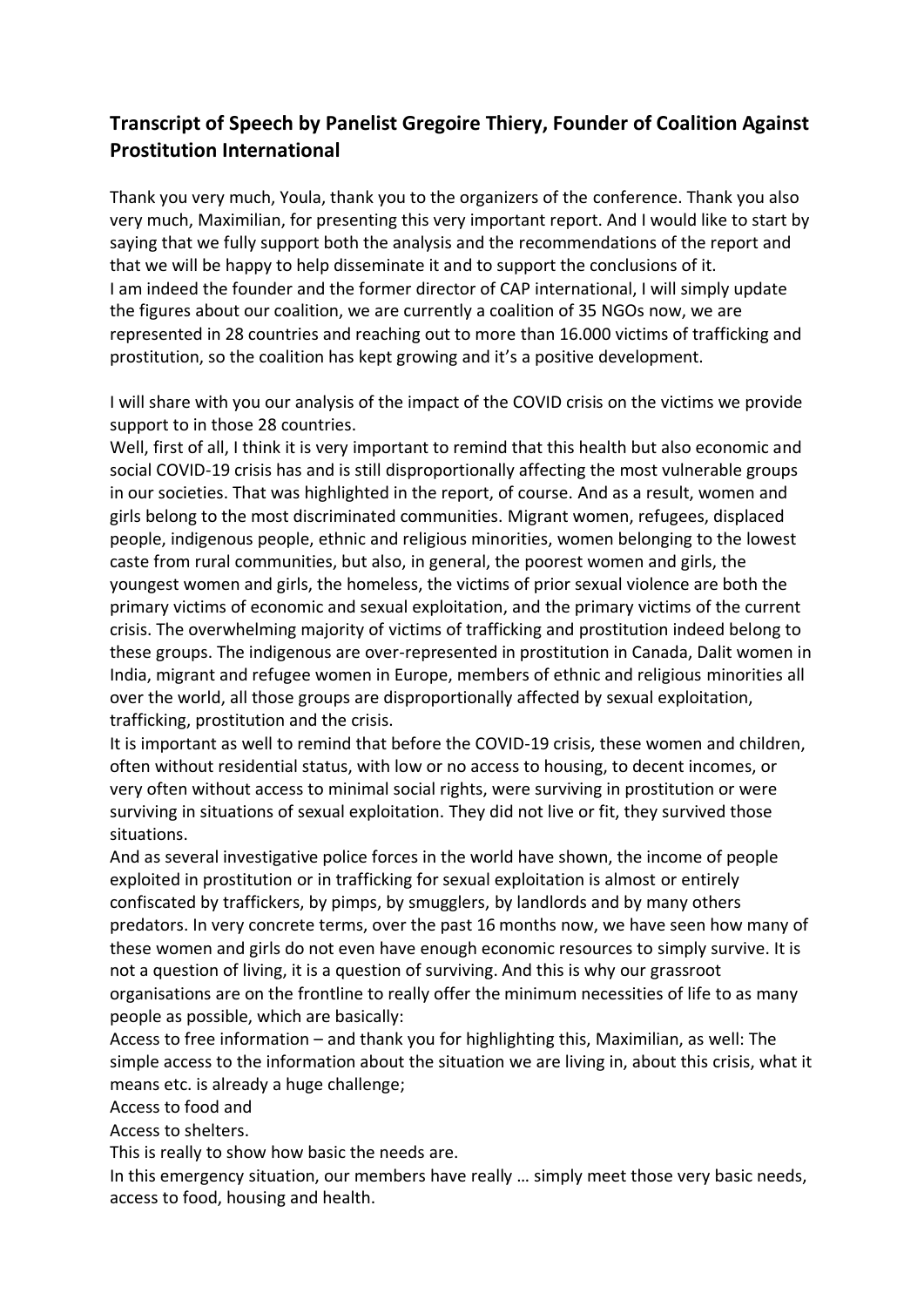Thank you as well, Maximilian, for highlighting the extreme challenges for frontline NGOs. The members of CAP have faced in their daily efforts extreme difficulties and challenges to simply reach out to the victims, reaching them, supporting them, running shelters, running the drop-incenters. All of these central elements of support that we can bring to these 16.000 victims of trafficking and prostitution have been challenged.

In terms of advocacy, we have discerned two levels of intervention, which is short-term and mid-term. In the short-term, country by country, we have called on States - with limited success, to be honest - to offer what we call universal access to what we have called three basic rights and dignity-guarantees, which are housing, minimal resources and legal residential status.

In the mid-term and long-term, of course, we are calling on States to maximize their exit options and alternate it for victims of trafficking and prostitution and we are also consolidating? our advocacy efforts on this notion and ambition to "leaving no one below the poverty line".

I would also like to quickly highlight an additional challenge that we have faced, which is a very dangerous trend, is that some groups, including criminal groups, have again instrumentalized this crisis to call on states to "legalize sex work and provide replacement or substitution incomes for sex workers" impacted by this crisis. In doing so, these people pretend to ignore or deliberately omit the fact that the vast majority of those victims had actually no incomes before the crisis. In my country, France, I can give you a few figures, the 2013 intelligence report of the ministry of home affairs indicates that on a rate, 85% of the incomes of foreign victims of prostitution and trafficking are simply confiscated and stolen by the pimps, the traffickers, and the smugglers. And thus, not only

do these people have no legal income base to present to establish a potential replacement income, but also they had no income of their own before the health crisis.

And when it comes to French nationals, the vast majority of them are registered under what is known as the French public solidarity income and thus they will never take the risk of establishing a pre-crisis income to benefit from a replacement income. So those notions are extremely non-pragmatic and dangerous.

I would like to highlight as well that this ideological offensive does not even make sense in countries which have actually legalized the exploitation of prostitution as "sex work", countries that have decriminalized the demand for sex and the exploitation of prostitution… why? Because if we take the example of Germany, 16 years after the implementation of the ProstG in 2002 and 16 years after the creation of the specific social status as sex worker, only 76 individuals, 76 prostituted persons, out of the total of 200 thousands or potentially even 400 thousands were registered for this specific "professional status" that was supposed to make use of their social rights. Why? The German government for the first time in 2018 has brought a beginning of a response to that. First, because prostituted persons and victims of trafficking do not want an official status of "sex workers." Which they themself consider stigmatizing and dangerous, and even less so as employees because they don't see themselves as employees of their pimps. Second element is that the exploited foreign women have simply no further access to these rights once their exploiters are recognized as legitimate employers. It's not because you legalize the exploitation of prostitution and you legalize brothel owners and pimps that suddenly the foreign victims of trafficking will suddenly access rights as so-called sex workers. And finally, all of them fear, those persons above all, and rightly so actually, that once the specific status is established, it will be imposed on them. And that is what can currently happen in countries like Germany and the Netherlands which have failed in the implementation of their "sex work policy" and that